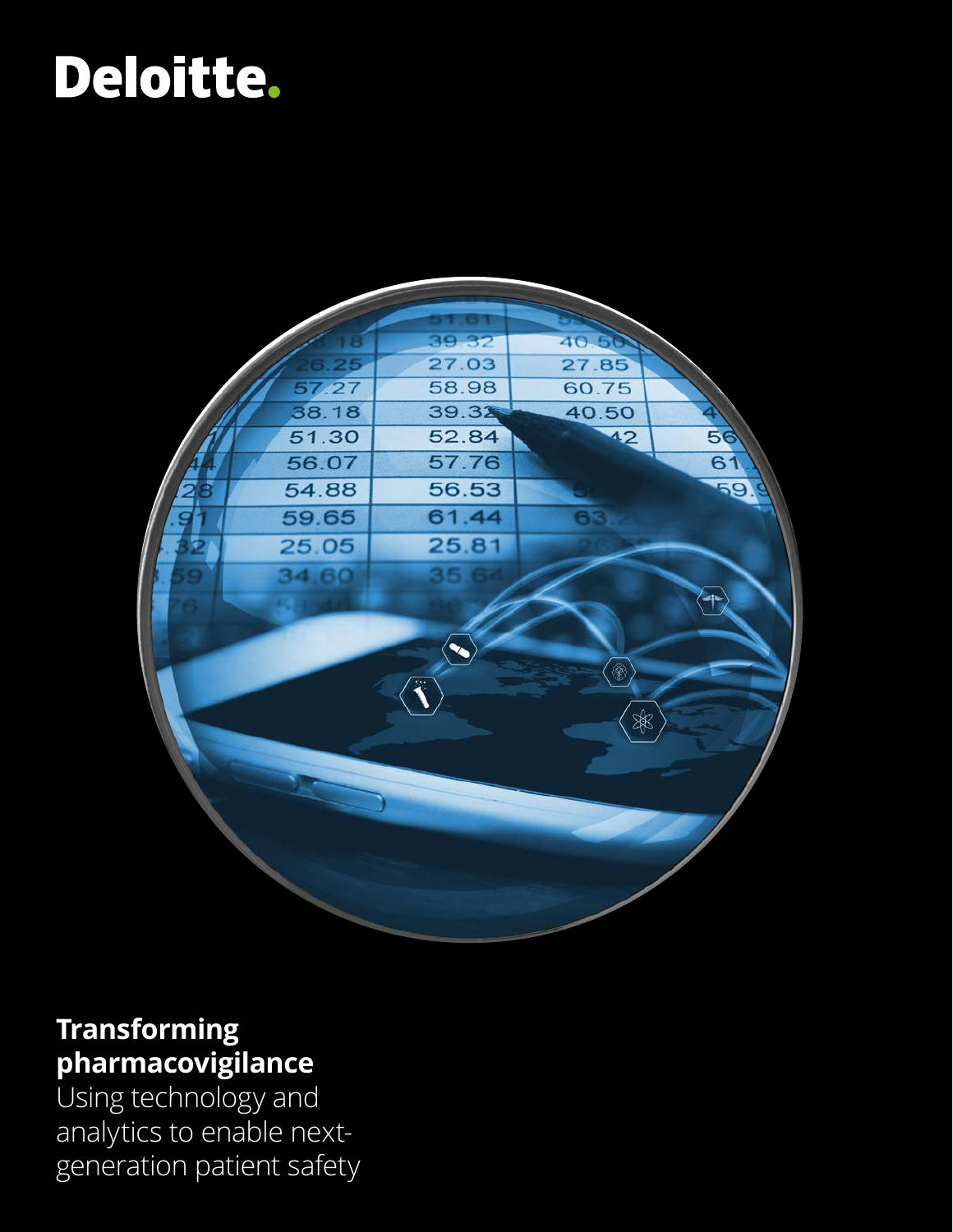**Transforming pharmacovigilance** | Using technology and analytics to enable next-generation patient safety

Automation, cognitive technologies, and advanced analytics are providing opportunities to transform pharmacovigilance from the process of compiling data and preparing information for regulators to creating a learning system to improve a drug's risk-benefit profile, help providers select the optimal treatment, and increase product quality and patient safety.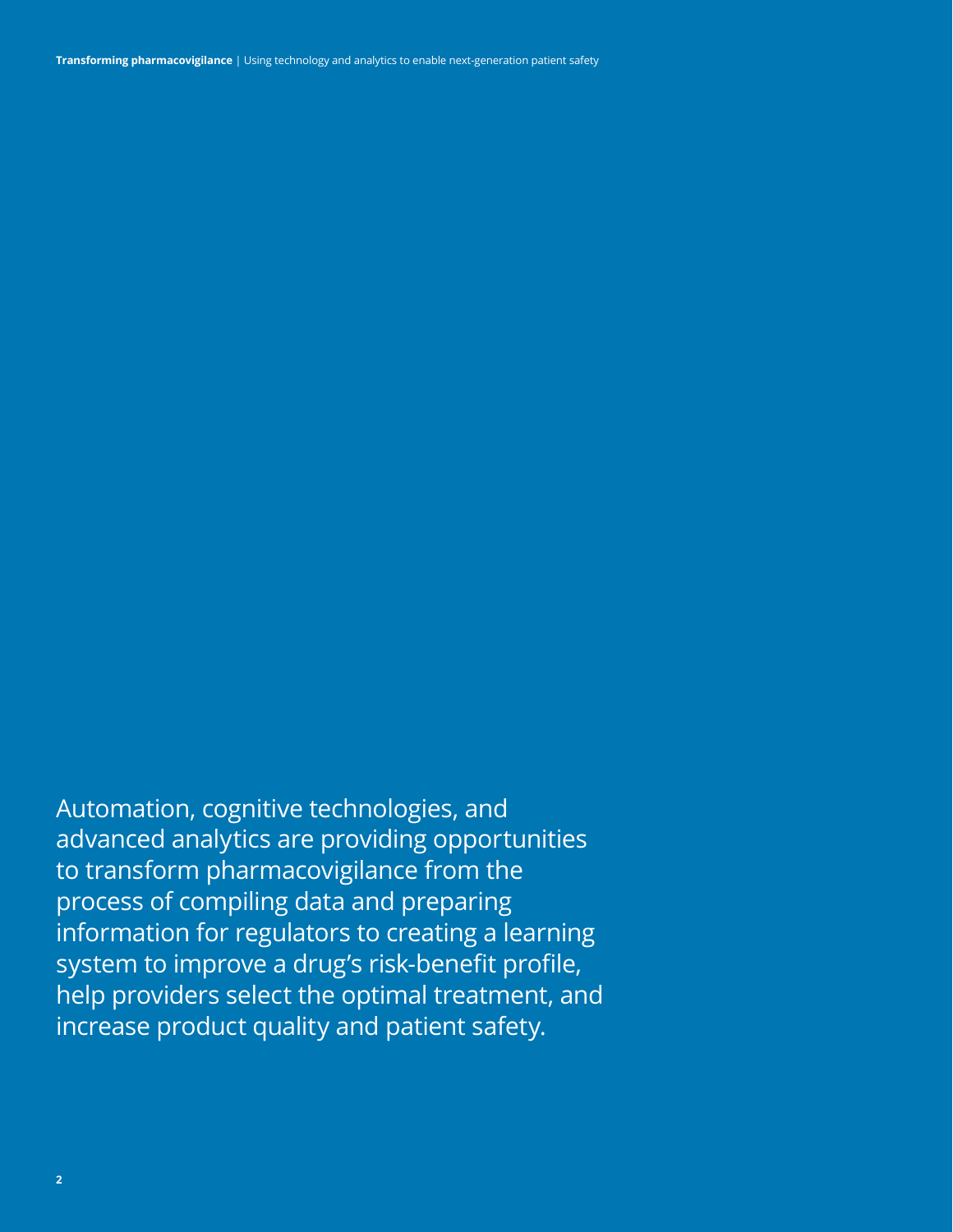### The evolving pharmacovigilance landscape

For the past several decades, the pharmacovigilance (PV) function has been responsible for collecting, processing, and reporting adverse events (AEs) and other product safety information to regulators. PV's process-heavy nature often drove companies to select associated safety systems based on their ability to organize data and optimize efficiency, typically leaving limited system options.<sup>1</sup>

Today's PV function is being reshaped by numerous global health care trends (figure 1). While many of these trends are delivering considerable benefits, they also are exerting pressure on biopharmaceutical companies' existing safety systems.<sup>2</sup>

As a result, many organizations are facing significant cost burdens to maintain and upgrade these systems, even though under the current safety system paradigm the same trends may cause the costs of traditional upgrade approaches to grow disproportionally versus benefits.<sup>3</sup> This, in turn, is prompting many biopharma companies to consider how automation, cognitive technologies, and advanced analytics may help them get more from their PV systems—to progress from merely analyzing, formatting, and submitting reports on patient- and provider-supplied case processing and signaling data to creating a next-generation digital learning system that efficiently and cost-effectively increases product quality and patient safety.

### **Figure 1. Industry drivers impacting the PV landscape**

Today's PV function is being reshaped by numerous global health care trends.

#### **AE volumes growing with disease complexity**

The volume of AE cases is growing with disease complexity and as additional sources of AE information are explored



**Global regulations becoming more complex** Increased regulatory scrutiny will continue driving the need for new PV capabilities; regulations will evolve and formalize in countries with nascent regulatory environments



**Product portfolios and TAs increasing complexity** Product portfolios and TAs are increasing in complexity; PV

organizations must be prepared to handle this

#### **Rising organizational pressure to minimize costs**

Top-down organizational pressure to reduce PV costs has increased in recent years



#### **Wearables, social media driving real-time data**

New sources of information and potentially new PV obligations are necessitating the building of advanced analytics capabilities which can be used to drive value

#### **Regulators evaluating RWE sources**

Regulators ahead of industry in evaluating and implementing processes and standards to explore RWE sources for signals and safety information



### **Data science and automation evolving for signal detection, case management**

Focus on risk/benefit analysis and signal management; need for advanced safety data analytics tools

#### **Consumerism is demanding increased focus on patient centricity**

Patient focused strategies and involvement throughout the healthcare continuum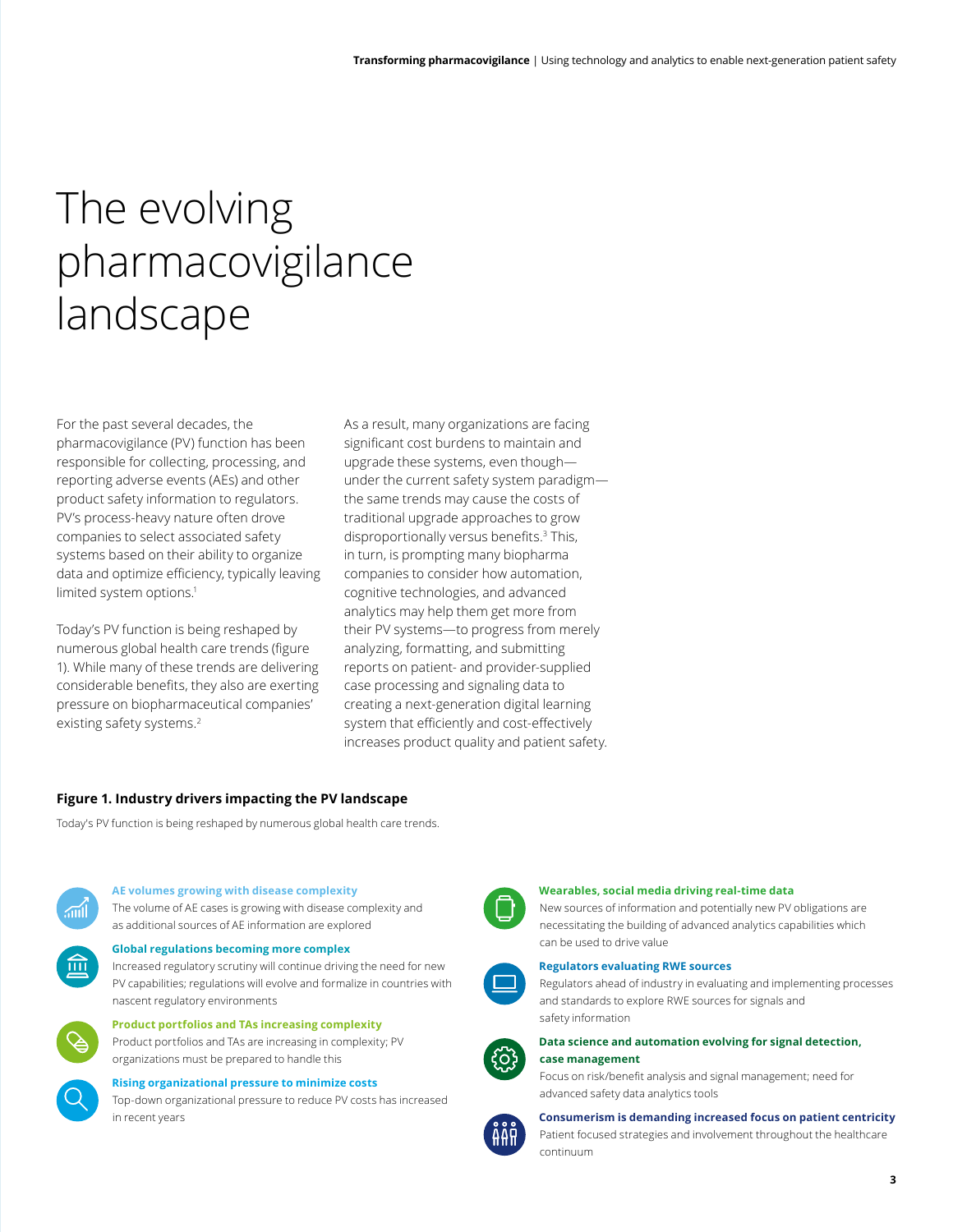### **Survey examines state of biopharma's PV practices**

In October 2018, Deloitte interviewed senior executives from global mid- and large-cap biopharmaceutical companies—whose therapies represent almost one million of the 2.2 million cases filed with the FDA each year—to determine the current state of pharmacovigilance practices from a cost (people and technology) perspective and to learn about their PV plans for the next three to five years. Among the survey's findings:

- **•** Distribution of the PV budget to labor versus technology was not substantially different among firms of any size.
- **•** Allocation of labor cost to outsourcing was higher for smaller firms.
- **•** More of the larger firms' budget was allocated to case processing than smaller firms.
- **•** Larger firms lag smaller firms in allocating limited safety budget to higher value-added activities.
- **•** The majority of surveyed firms are investing in automation. Case processing is overwhelmingly the target, with focus areas in intake, triage, and follow-up. This is congruent with a focus on improved tooling to support true patient safety.
- **•** Currently, the focus for future signaling capabilities appears to be drug benefit and risk management, as opposed to developing evidence for potential discovery feedback.

With the potential for continued technological innovation, PV organizations are on the leading edge of making a consistent, sustained set of bold moves to take advantage of safety capabilities like those in other industries<sup>6</sup>.

## Future focus: Automating case processing and signaling

Results of a 2018 Deloitte survey<sup>4</sup> of mid- and large-cap global biopharma companies' PV practices, costs, and plans (see sidebar) show that a majority are investing in PV-related automation (or evaluating the business case) to gain process efficiencies, free up resources to perform value-added tasks (e.g., benefits-risk evaluation and management, signal investigation, and real-world evidence analysis); improve quality assurance consistency, accuracy, and reliability; and reduce their PV cost burden.

Companies' plans for the next three to five years focus heavily on leveraging cognitive automation with current safety databases. **Driving cost out of case processing is the primary goal for 90 percent of respondents; capturing data to improve signaling is also important** (figure 2).<sup>5</sup>

**Case processing:** With PV budgets allocating 40 percent to 85 percent of spend on case processing, and case volumes growing at a rate of 10–15 percent per year,<sup>7</sup> driving cost out of case processing is the primary goal for 90 percent of survey respondents. Low-cost leaders are outsourcing, taking advantage of scale, and moving aggressively to automate case processing. Survey respondents expect automation to produce an average annual cost savings of 30 percent per Individual Case Safety Report (ICSR).

The productivity differential between case processing teams can be significant: at scale, the range is as much as 300 or 400 annual ICSRs per full-time equivalent (FTE) to 1,000 or 2,000 ICSRs per FTE. Among productivity drivers are native automation and "bolt-on" tools to reduce the effort required to perform duplicate checks, speed up coding activities, and streamline narrative writing. However, there is limited capability to "automate out" entire steps within the case processing value chain and generate only proofs of concept targeted at end-toend case automation. Gaining cost control over this process while maintaining compliance and enhancing patient safety is entirely dependent on companies' ability to automate more and more of these activities.

**Signaling:** Most pharmaceutical companies continue to use traditional signal detection and investigation methods (e.g., medical assessment of individual spontaneous reports of adverse events, interventional clinical trials, database mining); a few are leveraging real-world evidence (RWE); almost none are progressing social media channels. This is consistent with current PV system capabilities.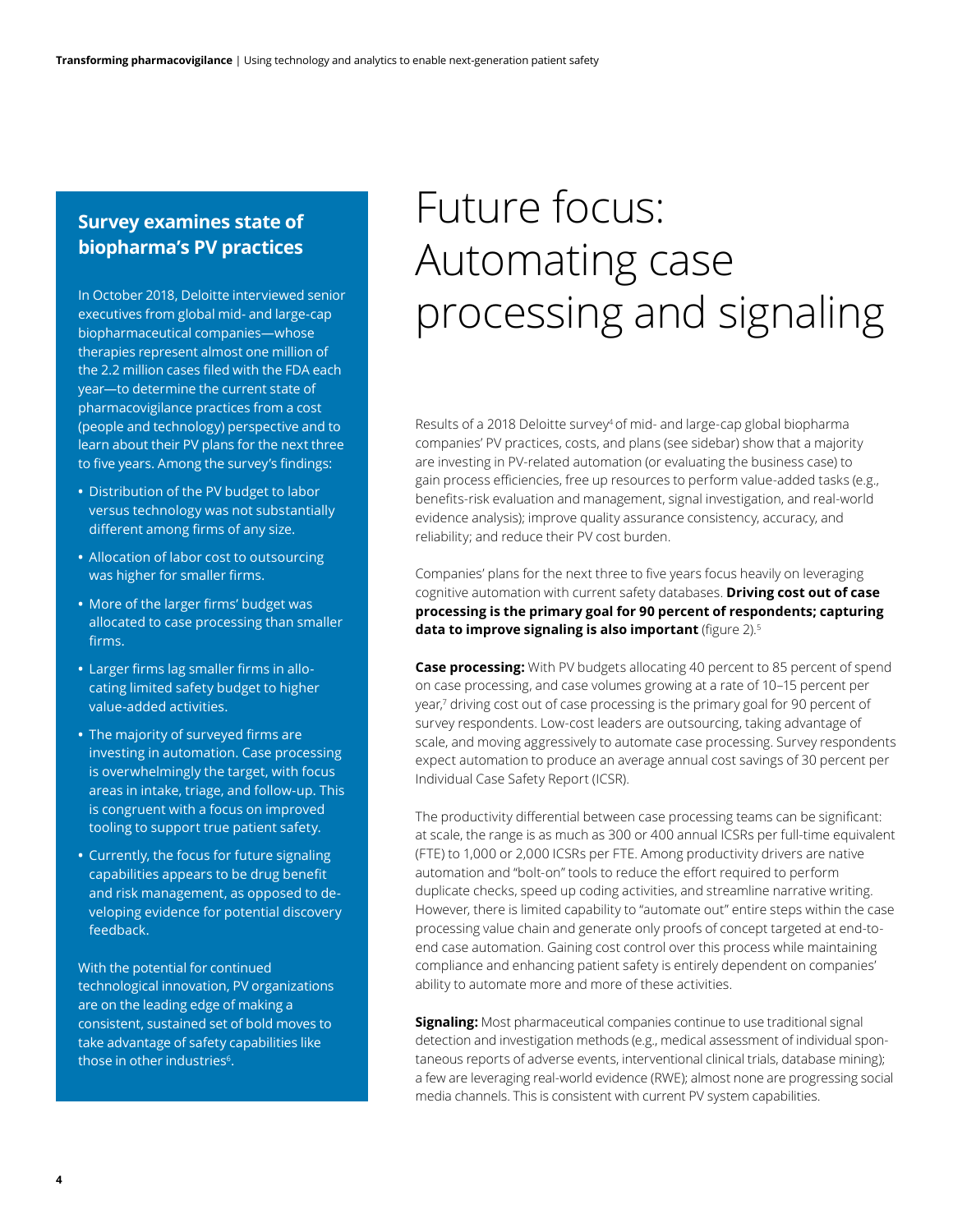Survey respondents see broad opportunities to improve their signal processing and investigation maturity; half say they plan to expand these capabilities. As pharma companies continue to drive toward true safety management, short-term signaling investments are likely to focus on visualization and longerterm efforts on data integration and tool and

process investments. Using safety information to tie back into the discovery process remains a gap due to limitations with existing signal detection and management systems. The better the data quality and consistency, the better the signal detection. The ultimate goal is predictive signaling.

### **Figure 2. Pharmacovigilance automation focus areas**

Respondents identified trends that are highly consistent, regardless of demographic— investing to reduce case processing cost and advance signal processing capabilities.

- **•** Majority of firms surveyed are investing in automation
- **•** Case processing is overwhelmingly the target, with focus areas in intake, triage, and follow-up
- **•** This is congruent with a focus on improved tooling to support true patient safety
- **•** Currently, the focus for future signaling capabilities appears to be benefit and risk management, as opposed to developing evidence for potential discovery feedback

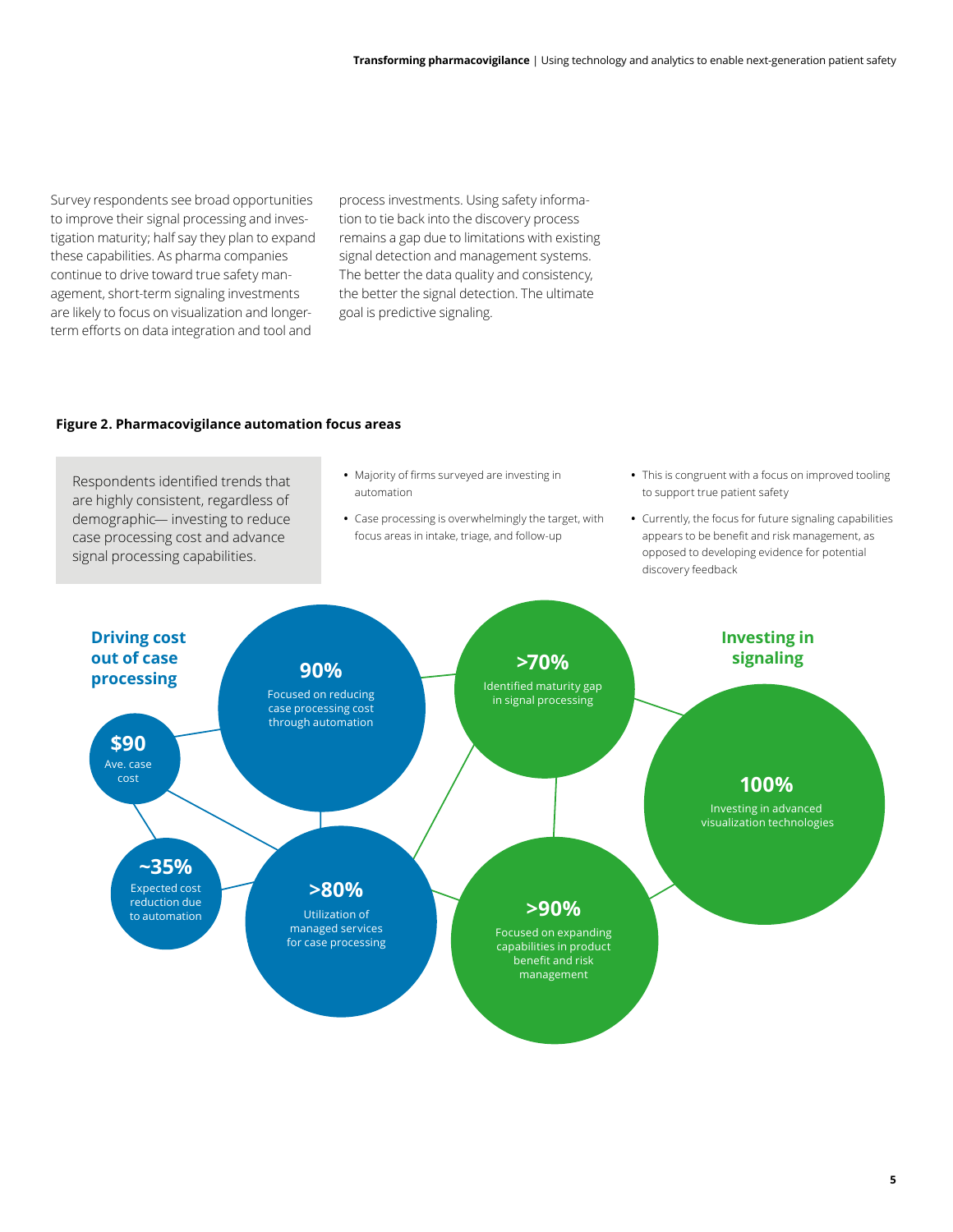### Creating a next-gen PV system for improved patient safety

Lowering case processing costs, expanding signal processing capabilities, and expediting product safety reports are compelling reasons for biopharma companies to include automation, cognitive technologies, and advanced analytics in their PV budgets. Yet we anticipate even greater gains if biopharmas leverage digital technology to create a next-generation PV learning system for improved patient safety. Moving to a proactive and patient-centric approach can help enable a detailed understanding of product benefit risk profiles and a true, evidence-based center for safety intelligence across the entire product life cycle. However, pharma companies' current use of multiple, siloed information systems to process safety data may prevent many of them from reaching this desired future state. For example, various internal PV groups examine safety data coming from external sources in different ways and for different purposes; each group may pull and analyze data from as many as a dozen disparate systems and unsurprisingly—draw multiple versions of the truth.

**One approach to breaking the case processing cost curve while also enhancing the role of signaling is to institute an end-to-end, modular, "learning loop" system that uses a unified data platform and automation to cognitively process**  **upstream and downstream safety information (figure 3)8 and leverage continual learning to help mitigate risk, strengthen compliance, and improve patient outcomes.** 

System capabilities should include:

- **• Cognitive case processing** to automate data intake and processing to help significantly improve the efficiency and quality of the AE life cycle.
- **• Aggregate and operational reporting** that is scalable, userfriendly, and designed to accommodate high case volumes and large data sets.
- **• Signal detection, evaluation, and management** that consolidate and streamline processes and systems so analysts can perform validation and assessment activities and capture results and annotations without leaving the system, leading to more efficient, accurate signal management.
- **• Safety metrics** that leverage existing safety data, new real-world sources, and supervised and unsupervised machine learning to detect, assess, understand, and help prevent safety-related issues while uncovering benefits that can improve patient outcomes.

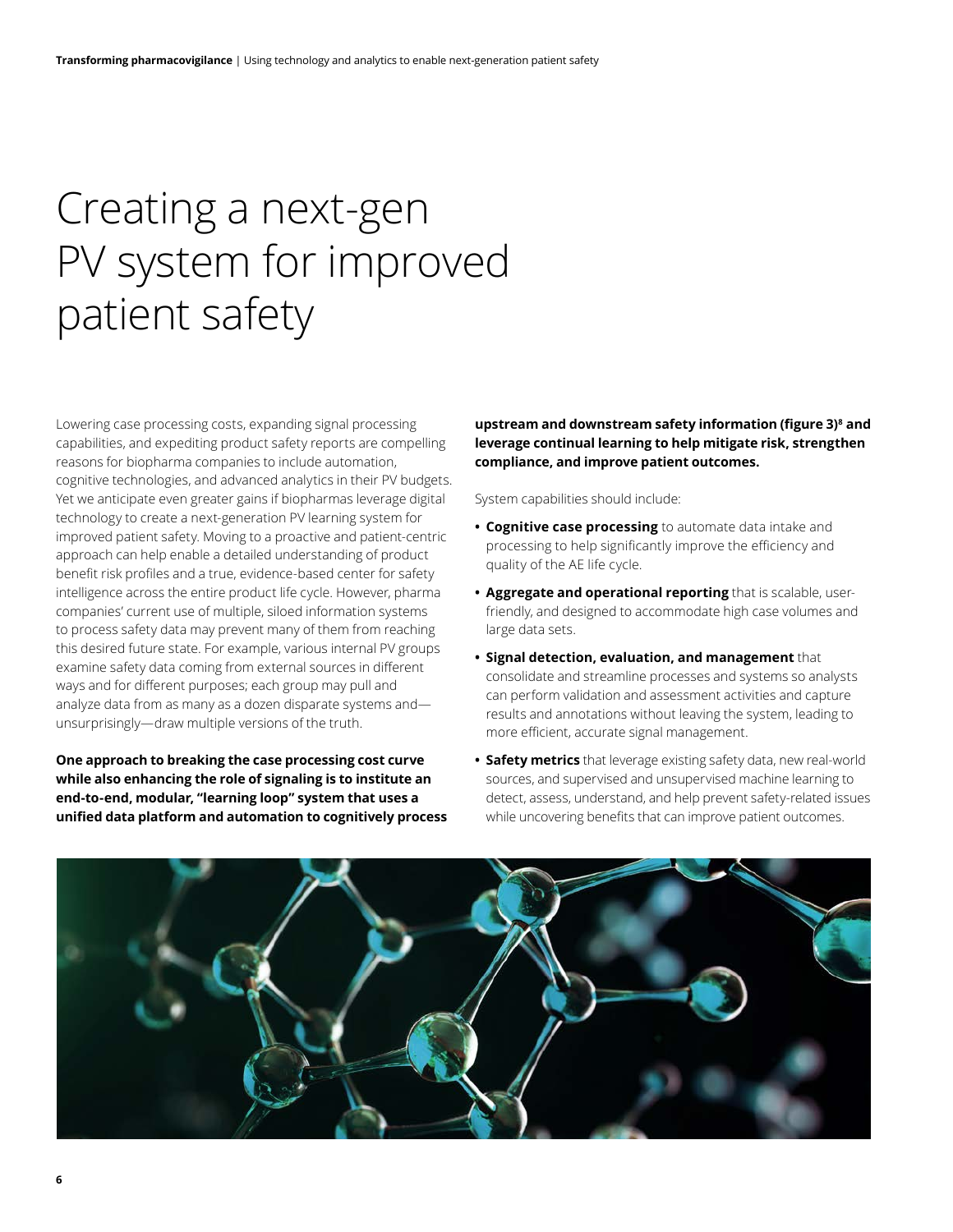### **Figure 3. PV learning system for improved patient safety**



**Learnings from case series reviews feed automation in case processing and signaling**

**7**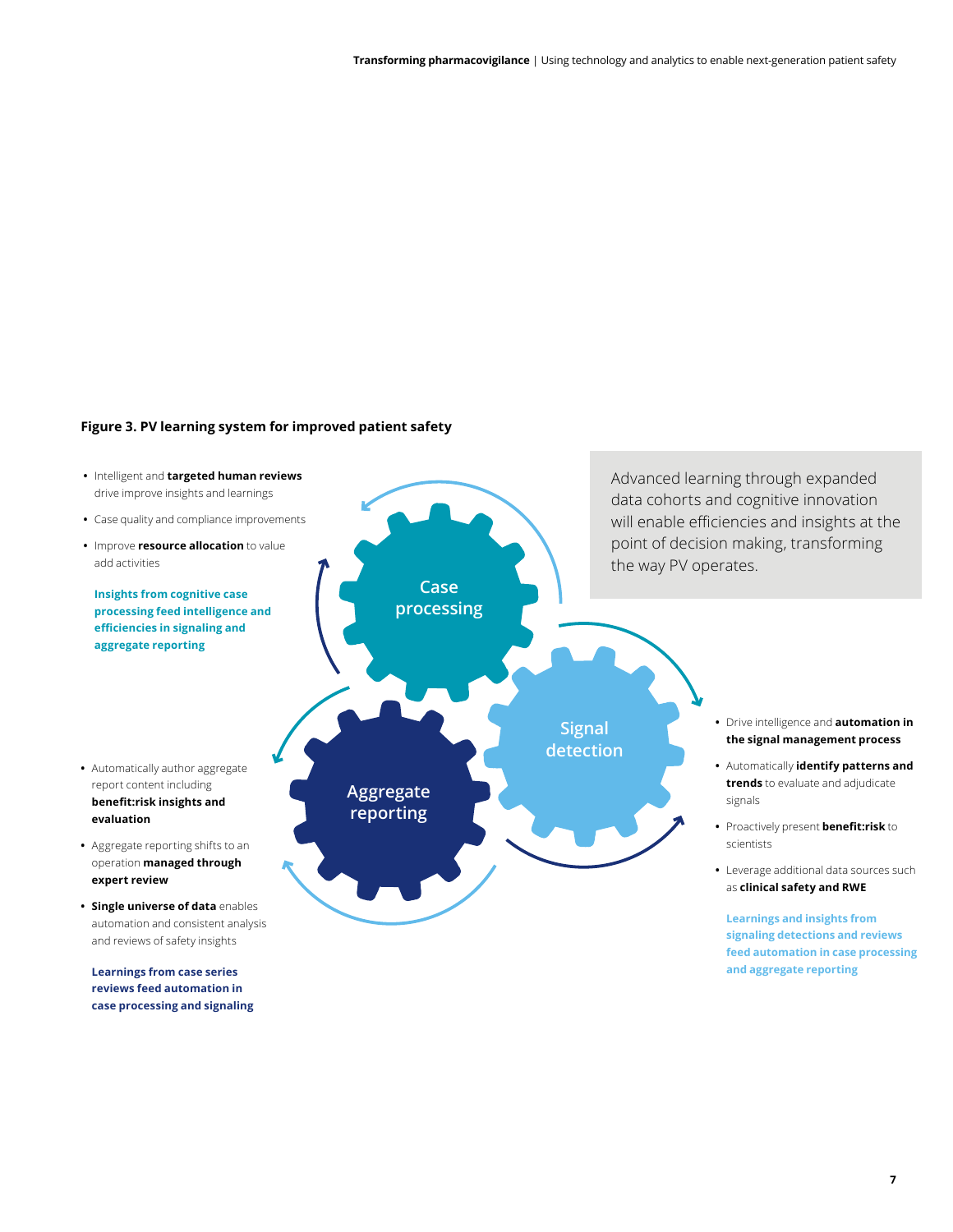Among the potential benefits of a transformed PV function are improved efficiency and accuracy, reduced cost per case, improved case quality, prioritized resource allocation, and simplified and accelerated compliance. As the market becomes crowded with safety automation vendors and options, it is important to recognize and consider differences in the various approaches and their potential benefits.

As a cognitive use case example, we recently ran a pilot for a large global pharmaceutical company. The objective was to automatically process structured (E2B, forms) and unstructured (emails, other unstructured) cases into the global safety database and automatically determine case validity. Using its structured and unstructured data and our ConvergeHEALTH Safety cognitive algorithms and predictive modeling, we processed 5,100 cases with greater than

83 percent accuracy. Return on investment (ROI) on this case study demonstrated a 60 percent projected efficiency in case processing productivity based on initial results. For instance, based on initial results, only 17 percent of cases require manual intervention for Patient Details. With continued use, the system gets smarter with each self-learning loop and results continue to improve.

### **Is it time for a Global Drug Safety Data Bank?**

Increasing complexities arising from recent industry globalization have created challenges in reporting and monitoring serious adverse events. A consolidated and centralized Global Drug Safety Data Bank (GDSDB) for use by regulators, industry, investigators, and patients could streamline case processing costs, increase focus on signal detection and management, and unleash the power of big data analytics to more rapidly and efficiently generate key health care insights and safeguard patient safety.

Deloitte recently convened key stakeholders from the US Food and Drug Administration (FDA) and pharmaceutical drug safety industry leaders to answer the question: How can the FDA and key stakeholders prepare for a successful design and launch of the GDSDB?

Participants in the daylong Deloitte Greenhouse Reimagining Patient Safety session had several important insights:

- **1. We are aligned on the problem.** After hearing from a diverse set of stakeholders (including pharma, patient advocate, principal investigator, and regulator) it became evident that all parties are aligned on the overarching problem and the need to solve it. Alignment among this initial group is critical to gaining additional sponsors and advocates who will commit to and contribute to the development of a solution.
- **2. Addressing this problem will accelerate our efforts.** While participants noted that some of the largest safety issues happen during the postmarket phase, they agreed that addressing premarket global safety reporting will create operational efficiencies that will allow stakeholders to accelerate efforts and better prioritize their time.
- **3. This is just the first step.** Participants agreed that the scope of the pilot will focus on expedited global premarket safety reports and must be capable of managing complex distribution rules. However, participants agreed that the expanded scope of a

future-state solution would help to tackle additional phases of clinical trials and incorporate functionality to address broader pain points.

- **4. Developing a business case will be critical.** To generate momentum and buy-in, participants expressed the importance of developing and sharing a business case that describes a solution that: 1) creates operational efficiencies, 2) acts as a shared service, 3) improves health outcomes, and 4) can demonstrate both a short- and long-term return on investment (ROI).
- **5. Each party plays a unique and important role moving forward.** Participants outlined the unique role each party must play to ensure success moving forward with a focus on securing funding, recruiting additional regulators, and producing the white paper and business case. To continue the momentum, participants committed to rallying additional support and discussing the initiative with leadership in their respective organizations.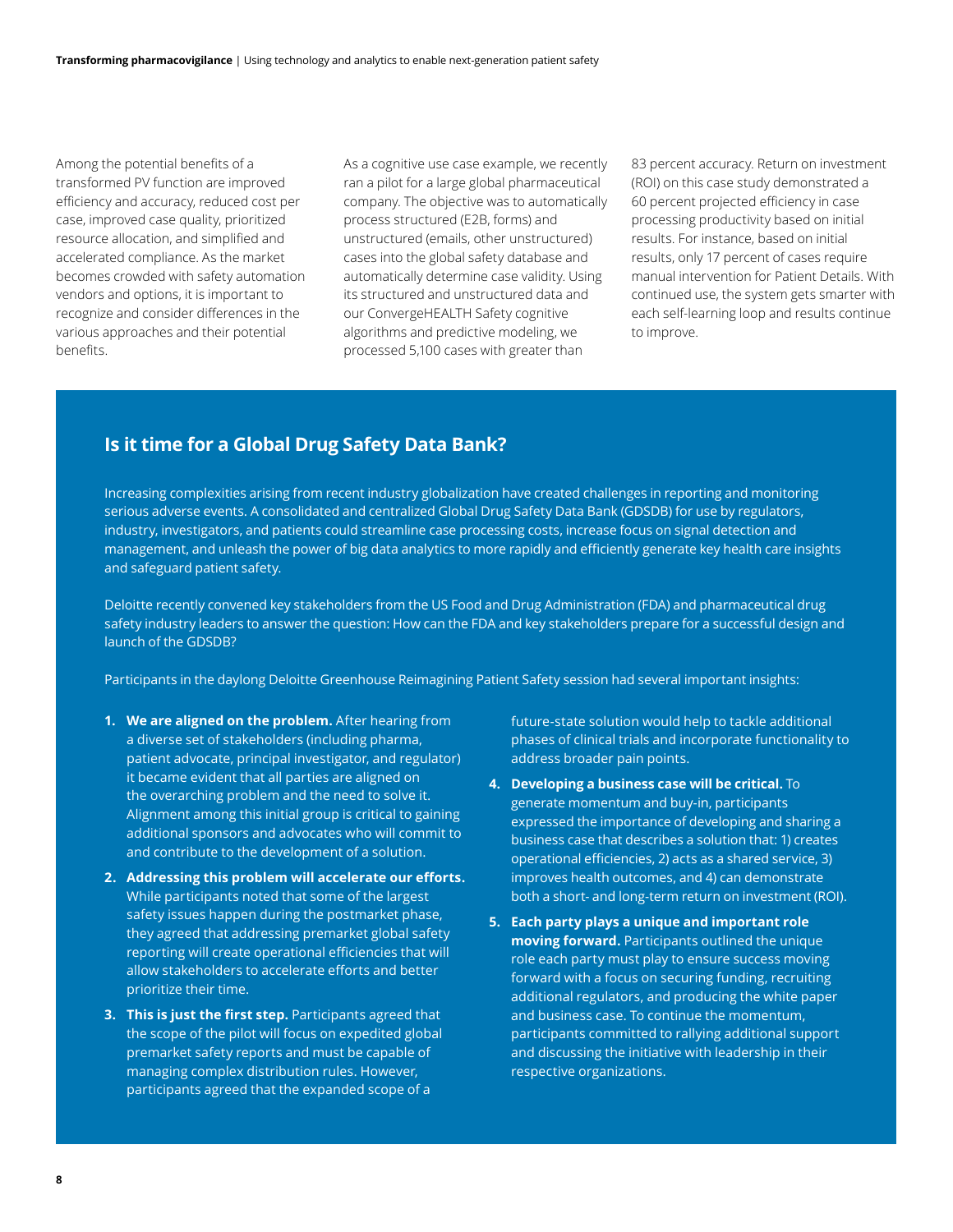### Moving forward

All stakeholders in drug development share the responsibility of ensuring patient safety. Automation, cognitive technologies, and advanced analytics are providing opportunities to transform pharmacovigilance from the process of preparing AE reports for regulators to creating a learning system that emphasizes benefit/risk management and proactive surveillance throughout the product life cycle (figure 4).<sup>9</sup>

To begin, PV organizations should look at their vision of the future and decide whether getting there will require incremental or transformational change. Among questions to consider:

- **•** What are the short-term "bare minimums" and our longer-term strategic objectives?
- **•** What are the technology and business trends that may evolve to transform this space?
- **•** What capabilities do we have today? What will we need for the future?
- **•** How can we identify, develop, and implement "quick wins" that may create breathing room to invest in the future of safety?
- **•** Have we looked at both operational transformation and technology solutions to continually improve our safety capabilities and internal efficiencies?

Leading edge PV Organizations will focus on benefit/risk management and proactive surveillance

### **Figure 4. PV Organizations of the future**

Focusing on the business of proactively protecting patient safety



Inform Discovery and Development for smarter R&D investments



Scale to meet PV needs by optimizing human capital and enabling technology to manage commoditized activities



Focus only on target events of interest



New sources of AEs will be an opportunity to bring value to the entire organization instead of cost and compliance risk



New products approved based on real world data reducing the cost and duration of trials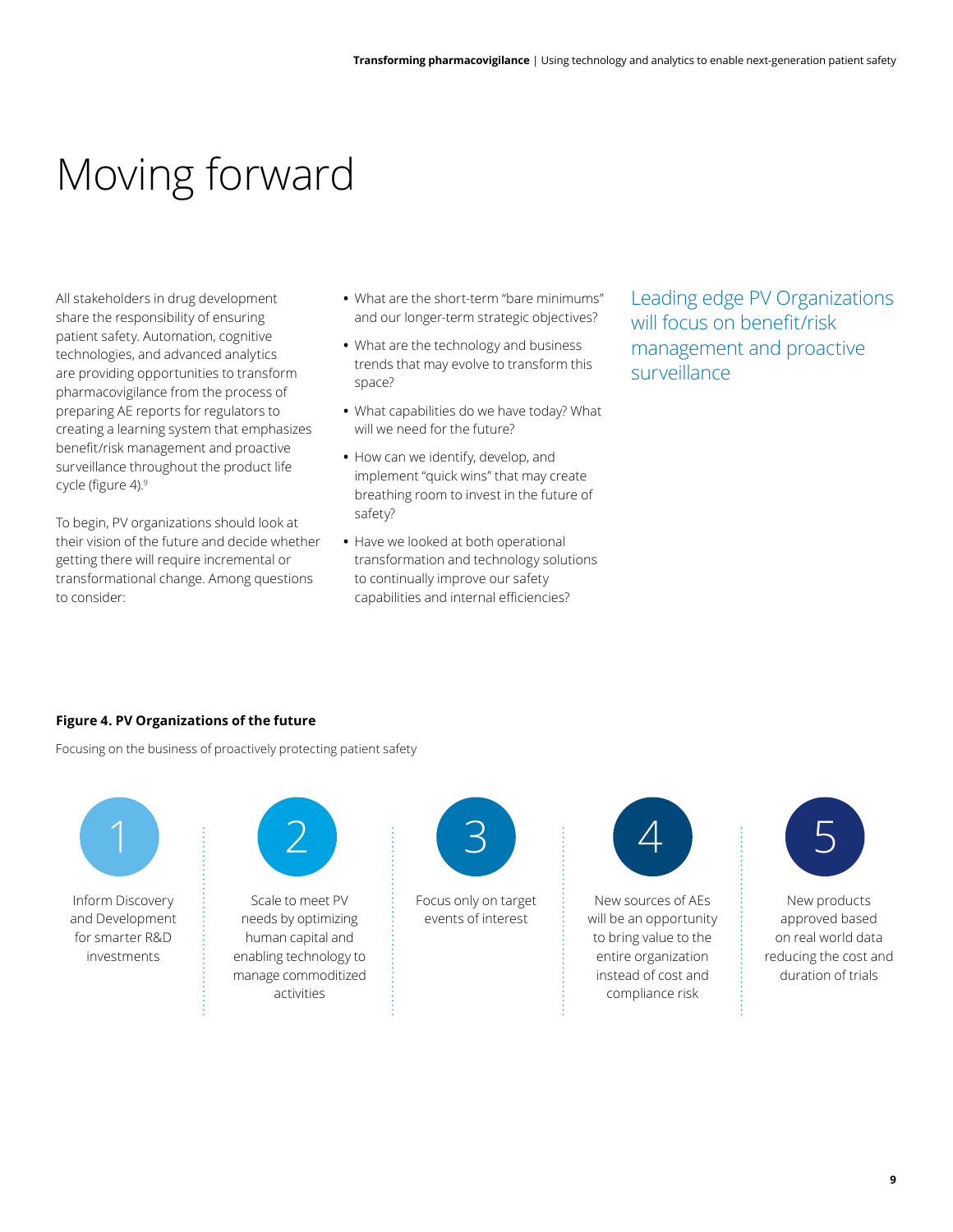### Endnotes

- *1. Safety system upgrades: Past and future trends driving the decision to upgrade*, Deloitte, 2018.
- 2. Ibid.
- 3. Ibid.
- 4. Deloitte's 2019 Next-Generation Safety Survey.
- 5. Ibid.
- 6. Ibid.
- 7. According to Deloitte analysis of the survey responses. The 10–15 percent is based on historical case volumes from FDA, available at the FAERS website: <https://fis.fda.gov/sense/app/d10be6bb-494e-4cd2-82e4-0135608ddc13/sheet/7a47a261-d58b-4203-a8aa-6d3021737452/state/analysis>.
- 8. Deloitte observations and analysis of current technology footprint across multiple firms.
- 9. Ibid.

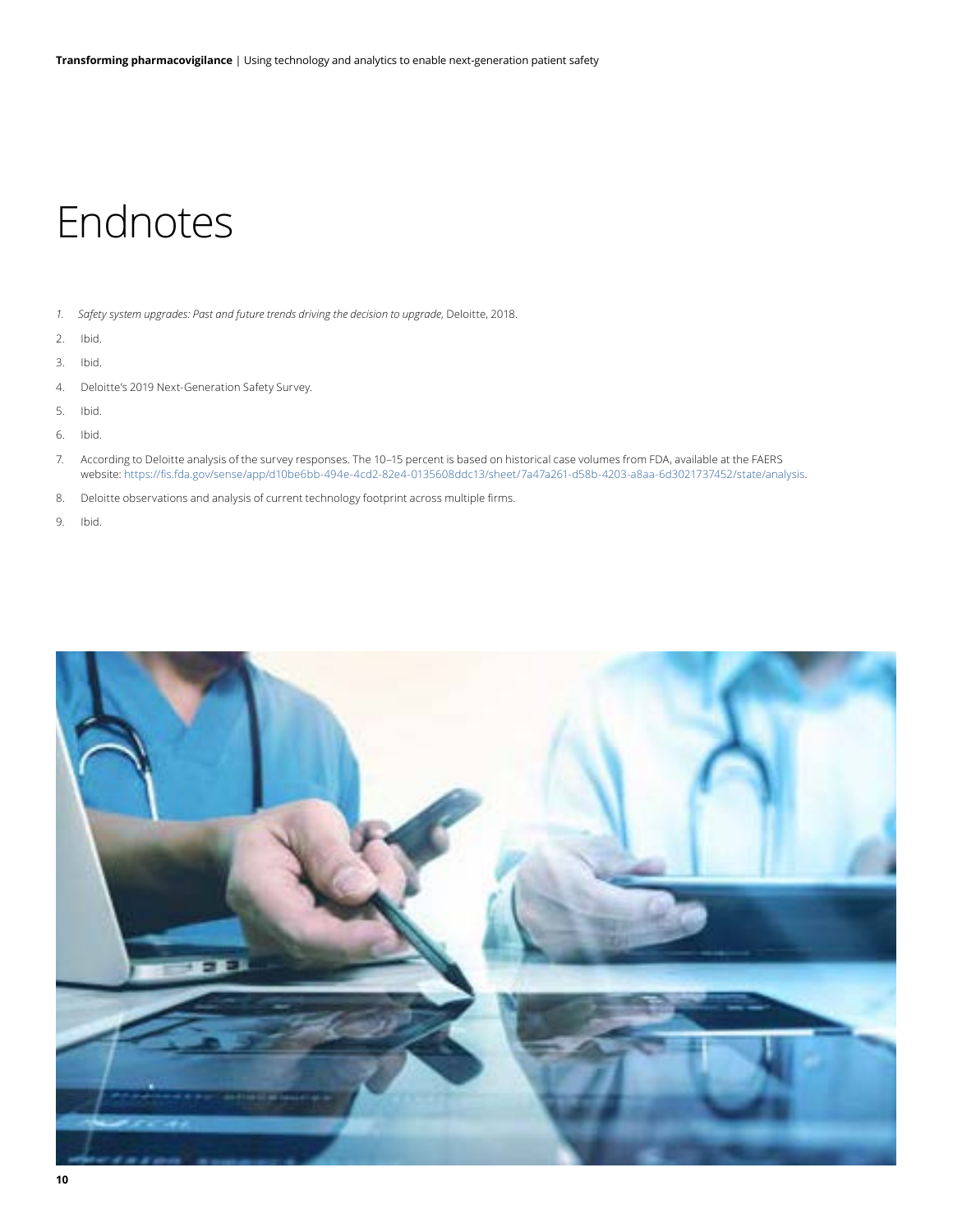### Contacts

If you are interested in learning how Deloitte is helping our clients to achieve their vision of a transformed pharmacovigilance system, we should talk.

### **Glenn Carroll**

Principal Deloitte Consulting LLP gcarroll@deloitte.com

### **Kevin Sullivan**

Principal Deloitte Consulting LLP kevsullivan@deloitte.com

### **Aditya Kudumala**

Principal Deloitte Consulting LLP akudumala@deloitte.com

### **Joe Montrosse**

Managing Director Deloitte Consulting LLP jomontrosse@deloitte.com